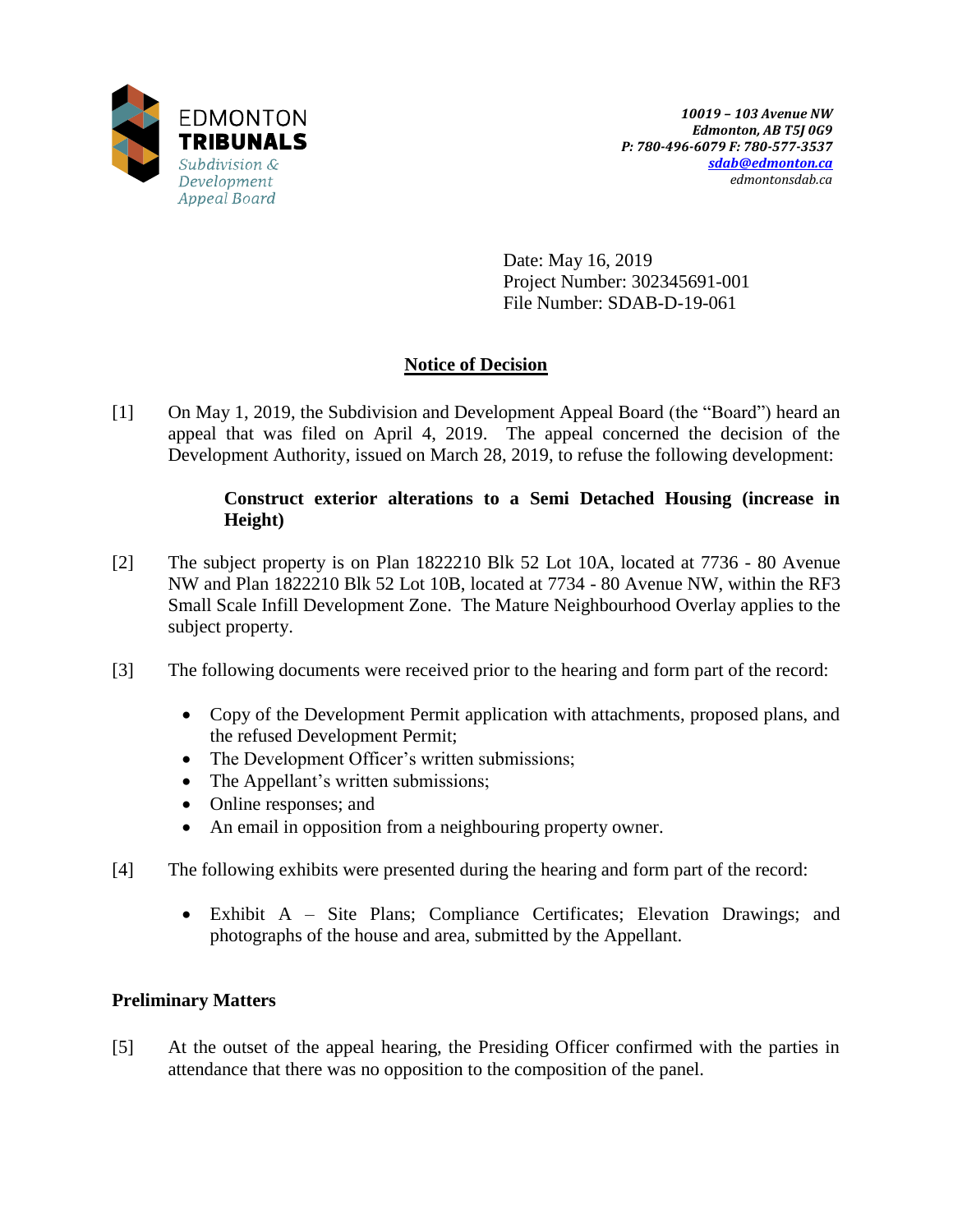- [6] The Presiding Officer outlined how the hearing would be conducted, including the order of appearance of parties, and no opposition was noted.
- [7] The appeal was filed on time, in accordance with Section 686 of the *Municipal Government Act*, RSA 2000, c M-26 (the "*Municipal Government Act*").

#### **Summary of Hearing**

- *i) Position of Mr. Romanesky, representing Permit Masters, and speaking on behalf of the Appellant, Jai Homes Ltd.*
- [8] Mr. Romanesky referred to the notification map showing the area of the subject Site.
- [9] The neighbourhood is in transition and single storey bungalows are being torn down and rebuilt with new infill developments.
- [10] The original development permit application was approved and the development built in 2018.
- [11] All the documents required were submitted, including a Real Property Report for the Compliance Certificate.
- [12] He referred to the Site Plan showing the Setbacks and the location of the buildings as built.
- [13] A Compliance Certificate was issued in October, 2018 according to the Real Property Report.
- [14] An inspection was done after the compliance and determined that the building was over the maximum allowable Height. If the development was planned below the maximum Height, they would have complied with the *Edmonton Zoning Bylaw*.
- [15] He referred to the front elevation showing the house is a three-storey building. The third storey is setback from the front of the property and slopes toward the front from the rear of the property.
- [16] Looking from the street, the Height variance would be at the top of third storey with a variance of 20 centimetres for the third floor. However, with their calculations, they believe the variance is 17 centimetres and the city rounded the calculation to 20 centimetres. From that elevation, the variance is 20 centimetres on the third floor.
- [17] The excess in Height is not noticeable from the street as the building is setback from the street.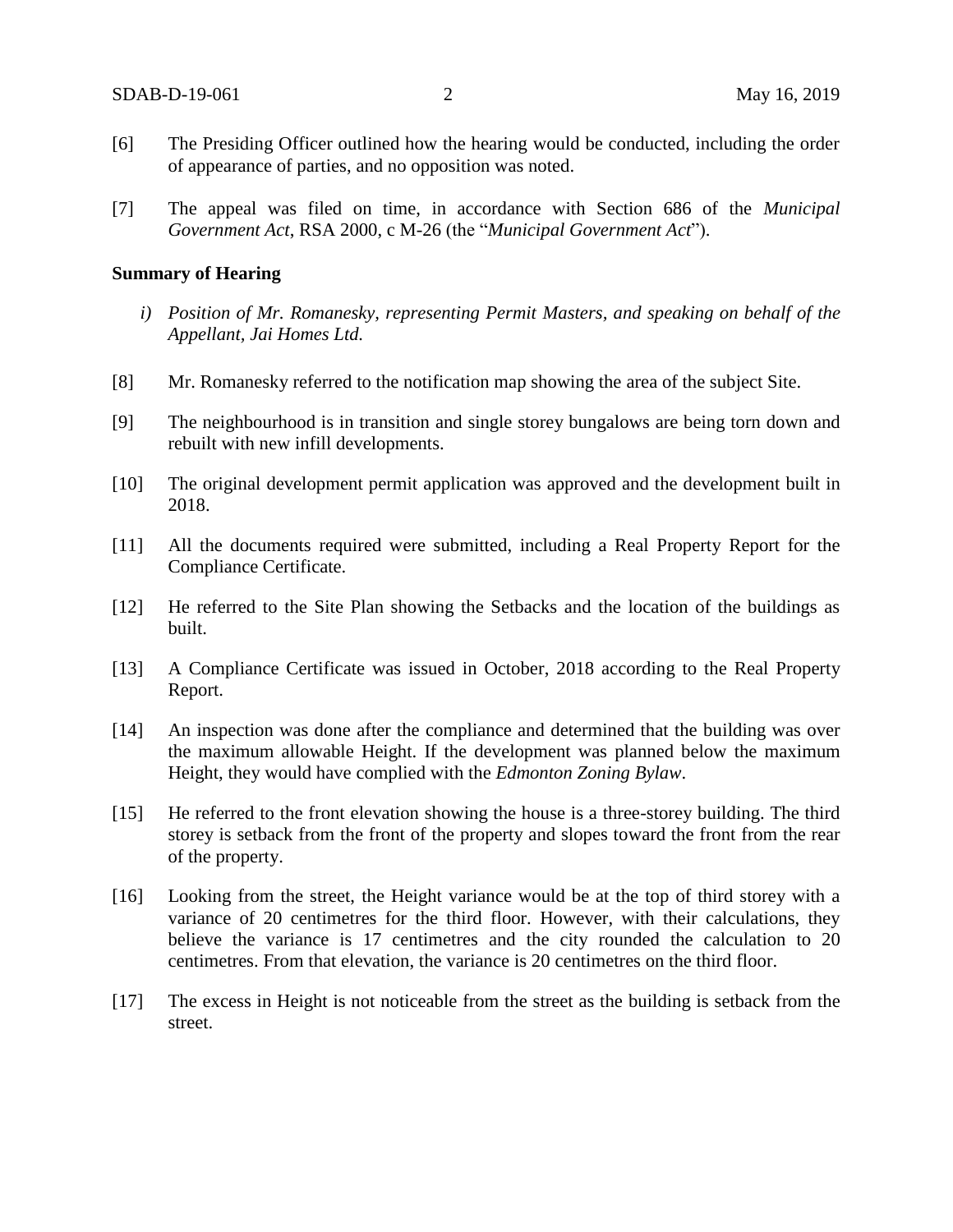- [18] He referred to the rear elevation and stated that the roof portion is the third floor which slopes to the front of the building. From the back you cannot see the third floor. There are windows on the third floor for natural light only and looks like a two storey from the rear of the property.
- [19] There is an excess of 40 centimetres from the midpoint of the slope roof and an excess of 20 centimetres to the top of the roof. Their calculation is 17 centimetres to the top of the roof and 37 centimetres from the midpoint of the slope, which was rounded up to 40 centimetres by the City.
- [20] He referred to the right elevation showing that the second storey is the full length of the building. The third floor does not cover the entire building. He showed the Board the areas on the third floor that are exceeding the allowable Height.
- [21] The portion that is towards the rear yards complies with the maximum Height.
- [22] He reiterated that, in his opinion, the excess in Height is not noticeable from the street or the neighbouring properties.
- [23] There is no change to the floor plans from the original development permit.
- [24] The starting point is the average Grade used by Development Officer to calculate Height which is 8.9 metres to the midpoint of the roof. Taking the midpoint between the bottom and top of the roof line which is the reference point for the Height. The second point of reference would be 10.4 metres which is the portion of the roof that is 20 centimetres too high.
- [25] He referred to the photographs submitted showing the front elevation and the area on the third floor that has an excess in Height.
- [26] The roof slopes toward the rear yard so it is not noticeable.
- [27] He referred to the street view and reiterated that there are several bungalows along the street. However, the neighbourhood is in transition and properties are being redeveloped.
- [28] There is a Semi-detached House being developed across the rear lane from the subject Site.
- [29] There are several mature trees along the street which mitigates any excess in Height.
- [30] He referred to the Development Officer's written submission and stated that the refusal does not identify if the variances have an impact on the neighbouring property owners.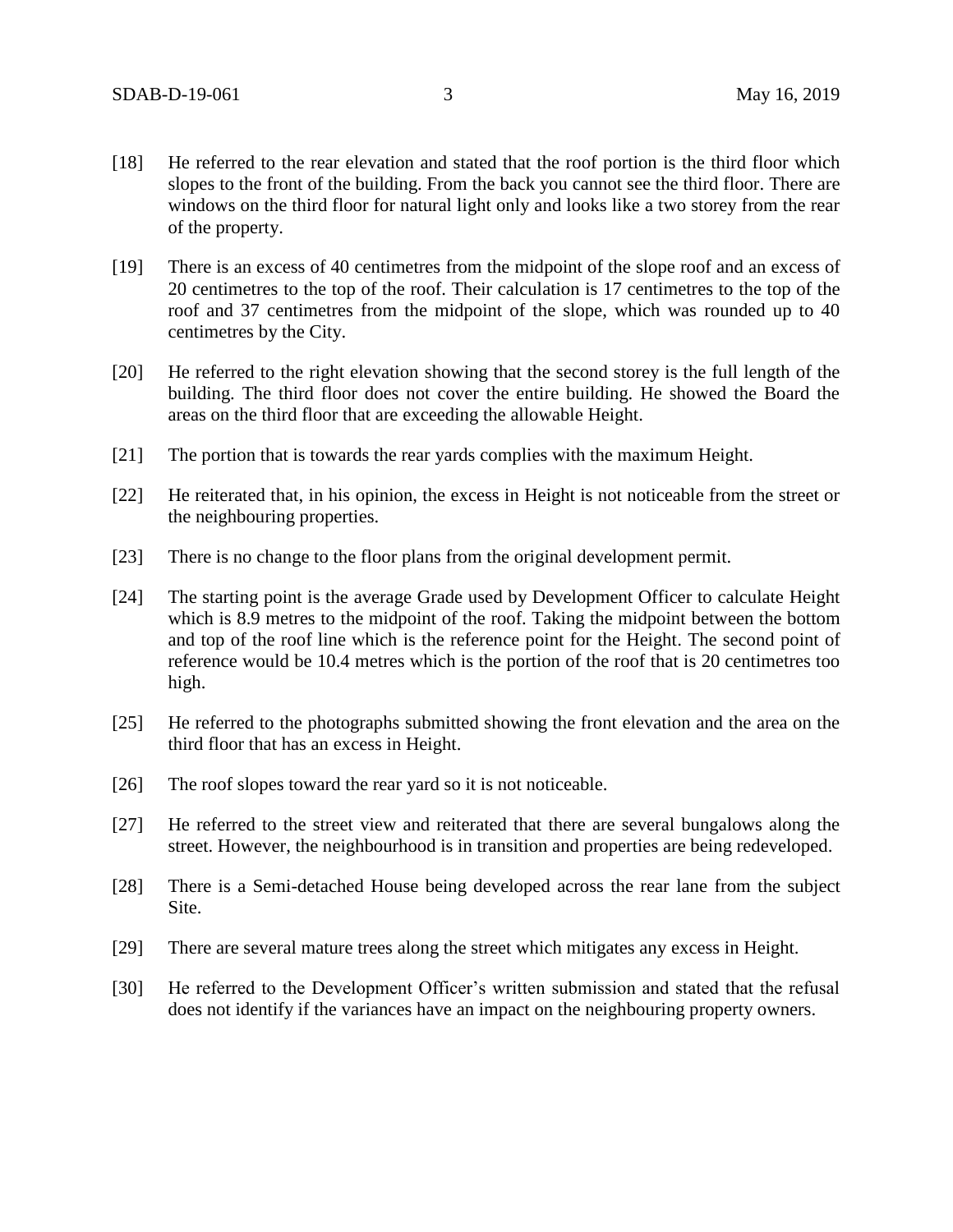- [31] They spoke to neighbouring property owners who did not necessarily like the look of the development but were not opposed to the development.
- [32] In their opinion, the excess in Height will not overlook neighbouring property owners. There could be a sun shadowing impact on the property north of the subject site but there is no sun shadowing impact in the front of the property.
- [33] The main and second floors were built according to the approved plans.
- [34] Once the excavation reached the existing sewer hookup, they stopped excavation and later discovered the sewer hookup was higher than expected when the building was designed.
- [35] The difference in Height is between the Grade and the main level of the house.
- [36] In their opinion, the variances required are minimal and will not negatively impact the neighbouring property owners.
- [37] Mr. Romanesky provided the following information in response to questions by the Board:
	- a. With regard to Section 52.1(d) of the *Edmonton Zoning Bylaw*, he stated that he does not necessarily agree how the Height calculation was done. Using the midpoint on this roof it is more stringent as there is only one sloped roof. So the midpoint will be further into the sloped roof. If you use a different way of calculating, it may reduce the variance but not necessarily change the way to evaluate Height.
	- b. With regard to the rear yard impact, he stated that the sloped roof is lower in the rear so there is less of an impact on the neighbours. A flat roof would have more of a massing impact from the street.
	- c. He referred to the photograph showing houses along the street. One house along the street is similar in Height but the roof line is different which may have less of an impact on the neighbouring properties.
	- d. They did not have a sun shadowing study done and only relied on a visual of the area to determine if there would be a negative impact.
	- e. They did not have additional discussion with the Development Officer regarding the Height before making applying for a development permit.
	- f. They did not determine there was an excess in Height until after the house was built.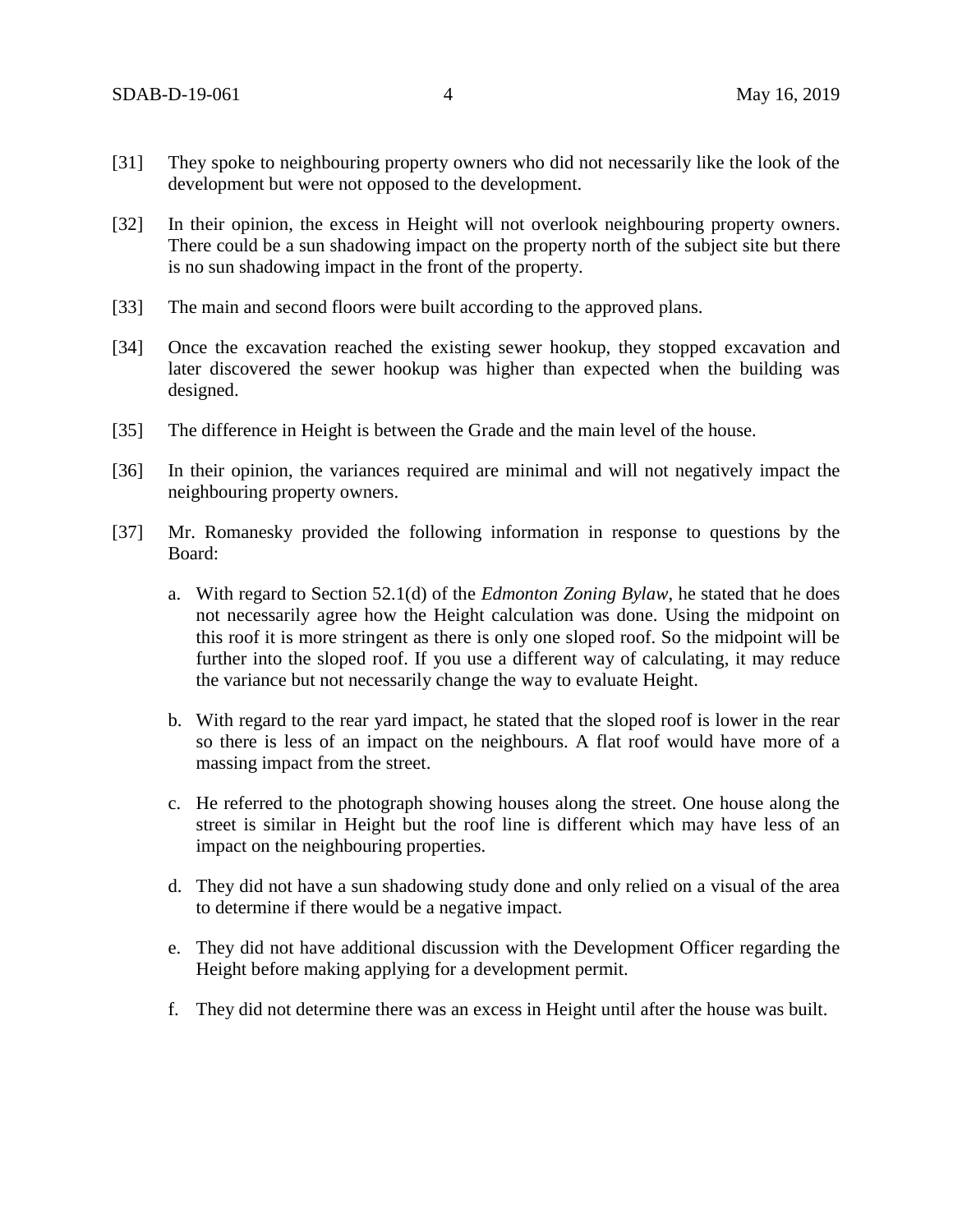- g. He provided the Board with a letter in support from the neighbour across the rear lane that is also building a house.
- h. He referred to the letter received by email and stated that the letter did not provide an address of their property so they cannot determine if the individual is affected.
- *ii) Position of Mr. Baker, affected Property Owner in Opposition to the Development*
- [38] Mr. Baker lives in the area and is not opposed to new developments in the area but more concerned with the building trends in the area.
- [39] In his opinion, the *Zoning Bylaw* regulations should be complied with.
- [40] Any sun shadowing from the proposed development will not impact him as he is not adjacent to the subject site.
	- *iii) Position of the Development Officer, Ms. Bauer*
- [41] The Development Officer did not appear at the hearing and the Board relied on Mr. Bauer's written submission.
	- *iv) Rebuttal of the Appellant*
- [42] Mr. Romanseky did not have anything to add in rebuttal.

#### **Decision**

- [43] The appeal is ALLOWED and the decision of the Development Authority is REVOKED. The development is GRANTED as applied for to the Development Authority, subject to the following ADVISEMENT:
	- 1. Lot grades must match the *Edmonton Drainage Bylaw 18093* and/or comply with the Engineered approved lot grading plans for the area. Contact Lot Grading at 780-496- 5576 or lot.grading@edmonton.ca for lot grading inspection inquiries.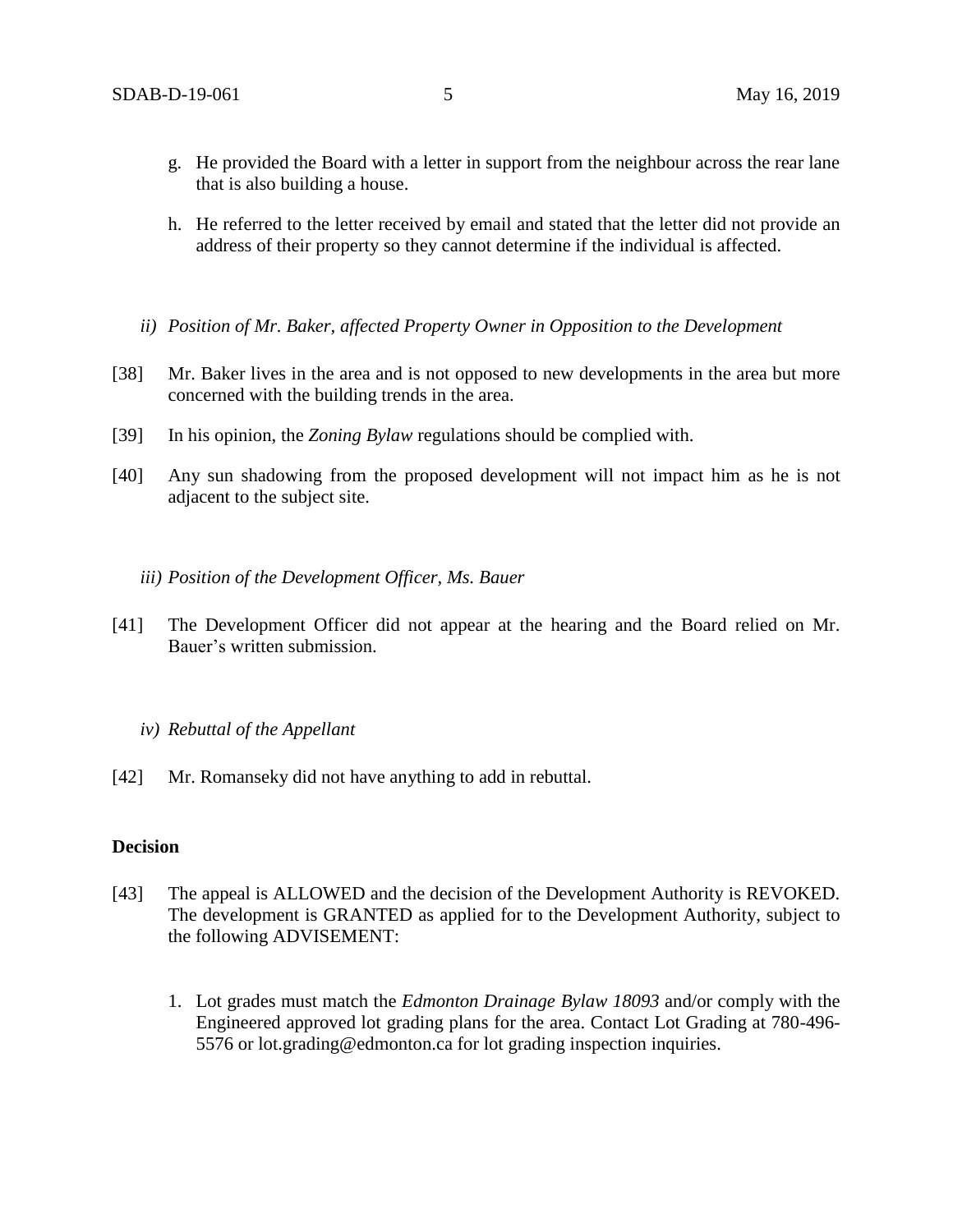- [44] In granting the development, the following variances to the *Edmonton Zoning Bylaw* are allowed:
	- 1. The maximum allowable building Height of 8.9 metres as per Section 814.3(5) is varied to allow an excess of 0.4 metres, thereby increasing the maximum allowed to 9.3 metres.
	- 2. The maximum allowable Height to ridge line of 10.4 metres as per section 52.2 is varied to allow an excess of 0.2 metres, thereby increasing the maximum allowable Height to ridge line 10.6 metres.

#### **Reasons for Decision**

- [45] The proposed development, a Semi-detached House, is a Permitted Use in the RF3 Small Scale Infill Development Zone.
- [46] The Appellant submitted that the Semi-detached House was not intentionally built over Height.
- [47] The variances required in the allowable Height are minimal and will not have a significant impact on the neighbourhood or neighbouring properties.
- [48] The third floor of the development covers only a portion of the building, which lessens the impact of the Height variances.
- [49] The variances do not cause any additional overlook into adjacent yards.
- [50] There are several mature trees along the street that will mitigate any potential impact the excess in Height will have as you move through the neighbourhood.
- [51] The immediately adjacent neighbours who would be most affected by the variances did not voice any opposition to the excess in maximum allowable Height.
- [52] The property owner that appeared in opposition at the hearing was concerned about building trends in the neighbourhood and would like to see the regulations of the *Edmonton Zoning Bylaw* followed but he had no specific concerns about this particular development.
- [53] The written responses received from other property owners in the notification zone were primarily concerns regarding the building quality and appearance of the development rather than the variances required.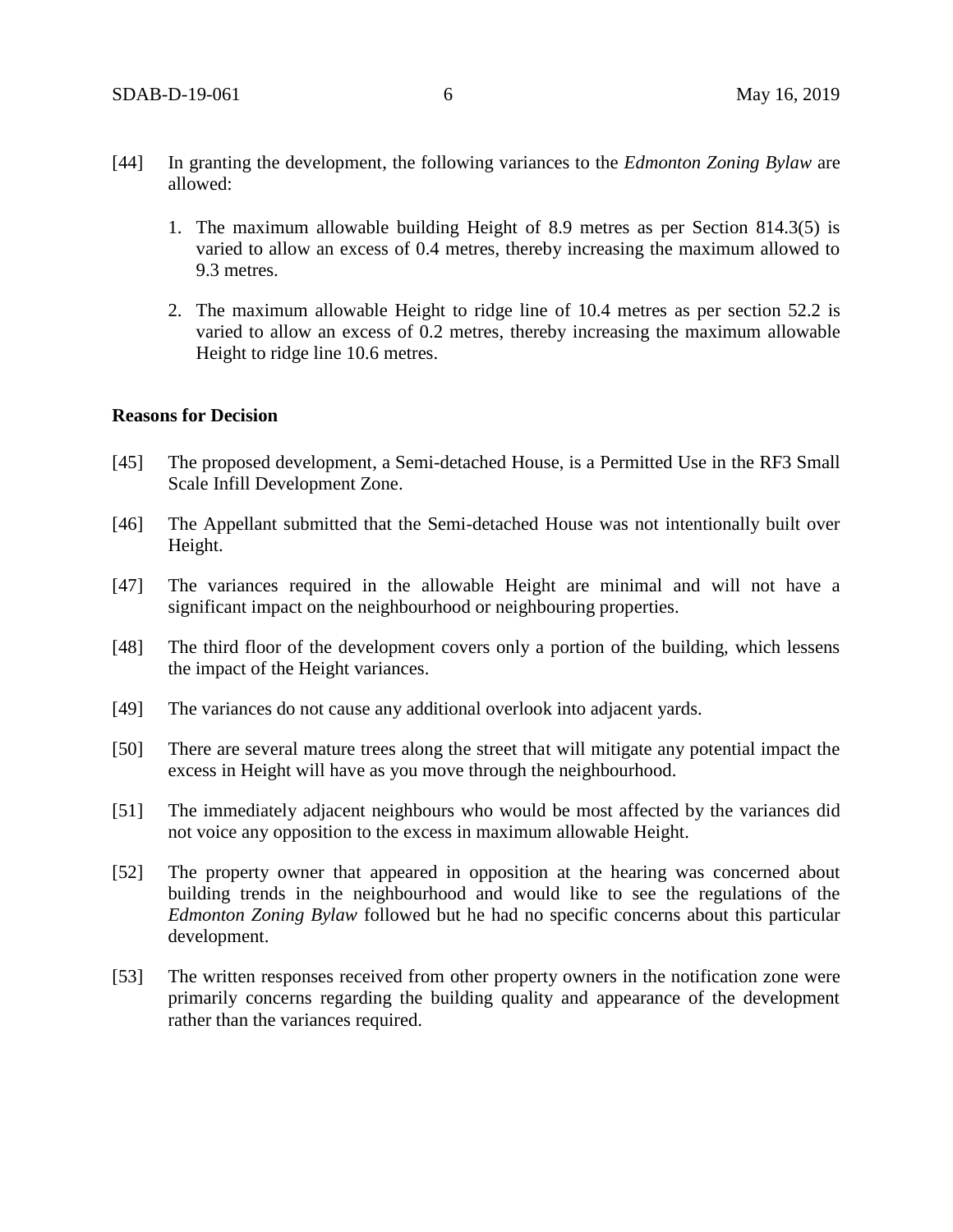[54] Based on the above, it is the opinion of the Board that the proposed development will not unduly interfere with the amenities of the neighbourhood, nor materially interfere with or affect the use, enjoyment or value of neighbouring parcels of land.

June

Mr. M. Young, Presiding Officer Subdivision and Development Appeal Board

Board Members in Attendance: Mr. R. Handa; Ms. D. Kronewitt Martin; Ms. M. McCallum; Mr. L. Pratt

CC: City of Edmonton, Development & Zoning Services, Attn: Mr. Xie / Mr. Wen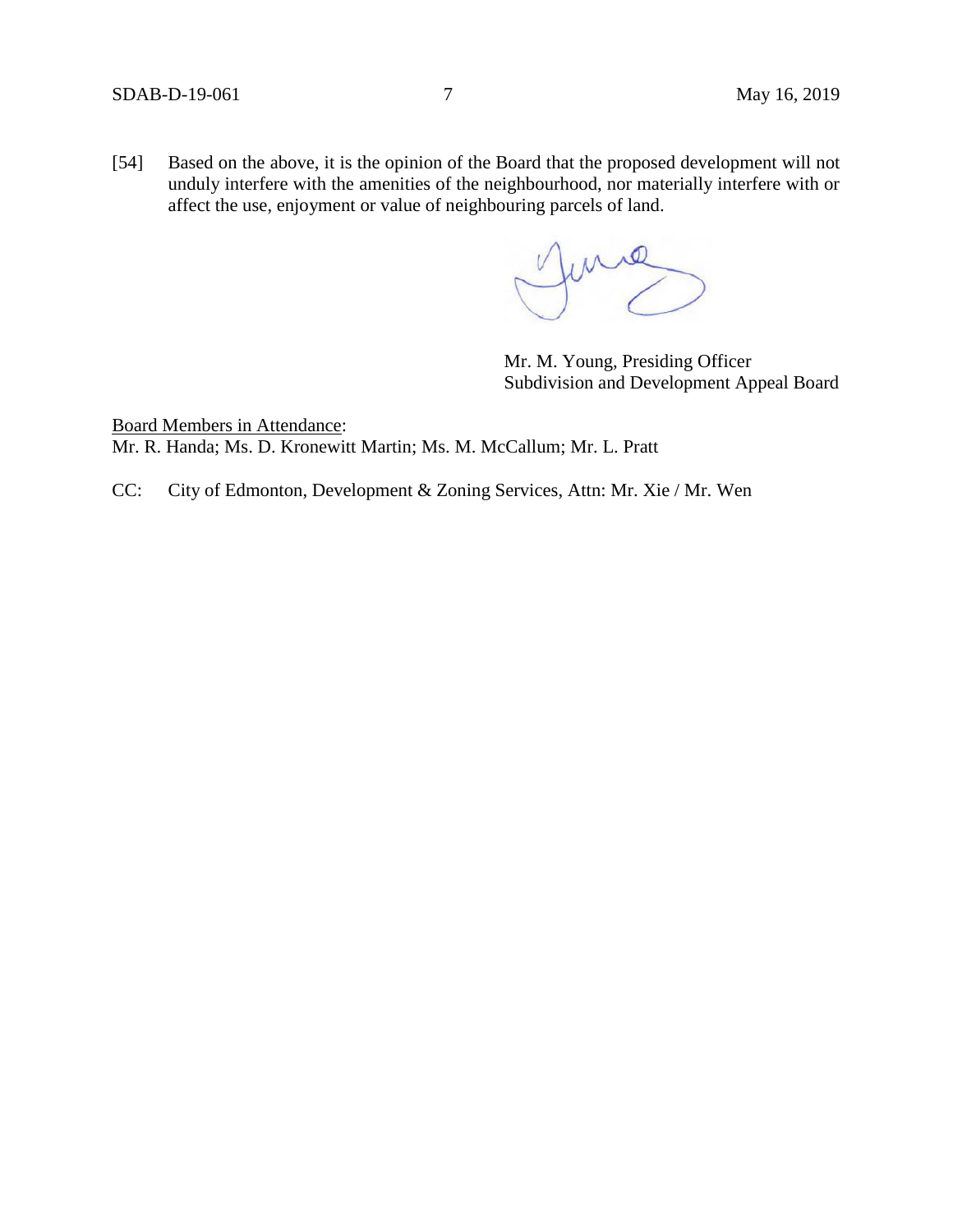### **Important Information for the Applicant/Appellant**

- 1. This is not a Building Permit. A Building Permit must be obtained separately from Development & Zoning Services, located on the 2nd Floor, Edmonton Tower, 10111 – 104 Avenue NW, Edmonton, AB T5J 0J4.
- 2. Obtaining a Development Permit does not relieve you from complying with:
	- a) the requirements of the *Edmonton Zoning Bylaw*, insofar as those requirements have not been relaxed or varied by a decision of the Subdivision and Development Appeal Board,
	- b) the requirements of the *Alberta Safety Codes Act*,
	- c) the *Alberta Regulation 204/207 – Safety Codes Act – Permit Regulation*,
	- d) the requirements of any other appropriate federal, provincial or municipal legislation,
	- e) the conditions of any caveat, covenant, easement or other instrument affecting a building or land.
- 3. When an application for a Development Permit has been approved by the Subdivision and Development Appeal Board, it shall not be valid unless and until any conditions of approval, save those of a continuing nature, have been fulfilled.
- 4. A Development Permit will expire in accordance to the provisions of Section 22 of the *Edmonton Zoning Bylaw, Bylaw 12800*, as amended.
- 5. This decision may be appealed to the Alberta Court of Appeal on a question of law or jurisdiction under Section 688 of the *Municipal Government Act*, RSA 2000, c M-26. If the Subdivision and Development Appeal Board is served with notice of an application for leave to appeal its decision, such notice shall operate to suspend the Development Permit.
- 6. When a decision on a Development Permit application has been rendered by the Subdivision and Development Appeal Board, the enforcement of that decision is carried out by Development & Zoning Services, located on the 2nd Floor, Edmonton Tower, 10111 – 104 Avenue NW, Edmonton, AB T5J 0J4.

*NOTE: The City of Edmonton does not conduct independent environmental checks of land within the City. If you are concerned about the stability of this property for any purpose, you should conduct your own tests and reviews. The City of Edmonton, when issuing a development permit, makes no representations and offers no warranties as to the suitability of the property for any purpose or as to the presence or absence of any environmental contaminants on the property.*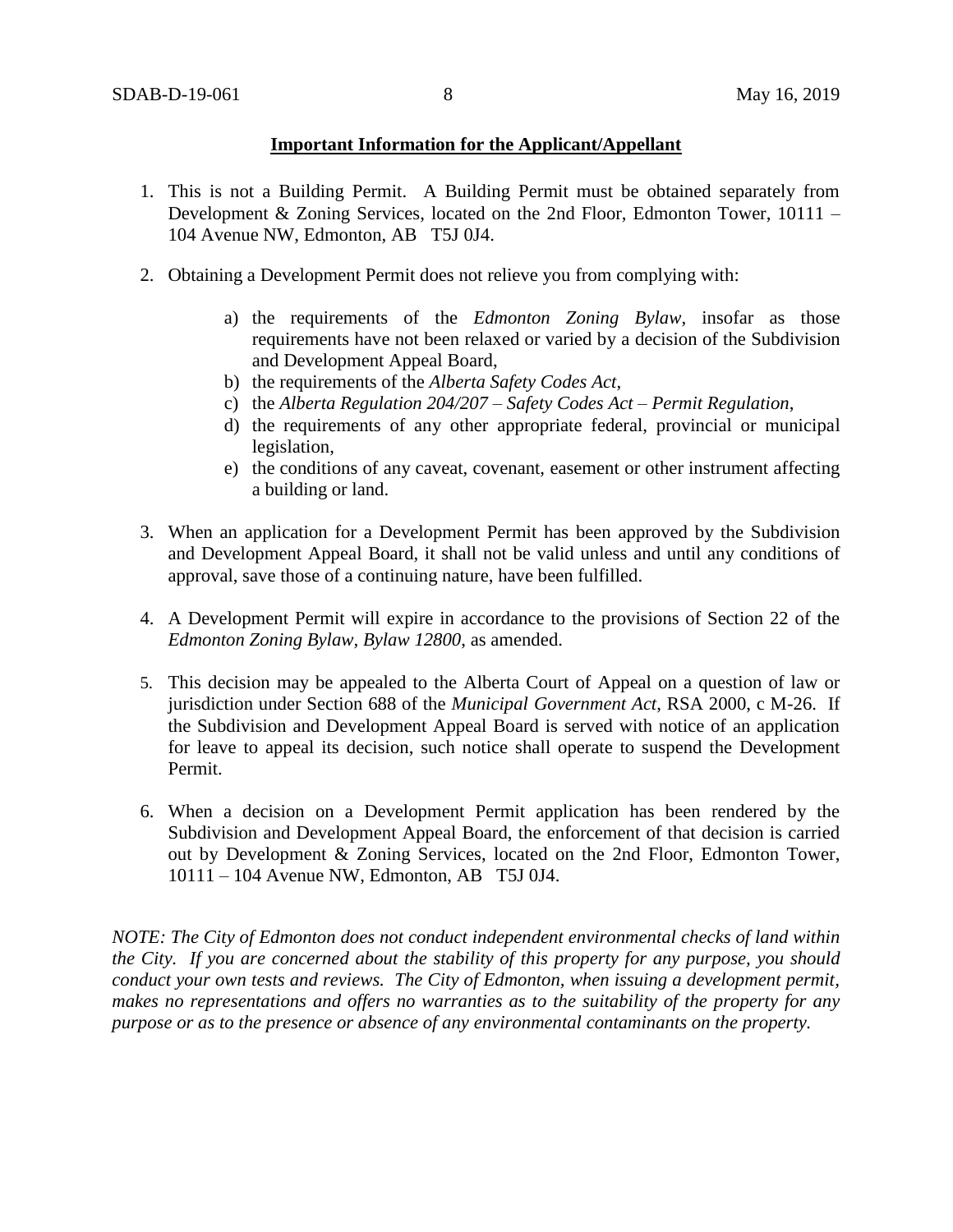

Date: May 16, 2019 Project Number: 256849571-022 File Number: SDAB-D-19-062

# **Notice of Decision**

[1] On May 1, 2019, the Subdivision and Development Appeal Board (the "Board") heard an appeal that was filed on **April 9, 2019**. The appeal concerned the decision of the Development Authority, issued on March 28, 2019, to refuse the following development:

## **Construct an addition to a Single Detached House (breezeway connection to detached Garage).**

- [2] The subject property is on Plan 6773MC Blk 14 Lot 21, located at 3915 Aspen Drive West NW, within the (RF1) Single Detached Residential Zone. The Mature Neighbourhood Overlay applies to the subject property.
- [3] The following documents were received prior to the hearing and form part of the record:
	- Copy of the Development Permit application with attachments, proposed plans, and the refused Development Permit;
	- The Development Officer's written submission;
	- The Appellant's written submissions;
	- A PowerPoint presentation from an adjacent neighbour in opposition to the proposed development; and
	- Online responses, one in support and three in opposition to the proposed development.

## **Preliminary Matters**

- [4] At the outset of the appeal hearing, the Presiding Officer confirmed with the parties in attendance that there was no opposition to the composition of the panel.
- [5] The Presiding Officer outlined how the hearing would be conducted, including the order of appearance of parties, and no opposition was noted.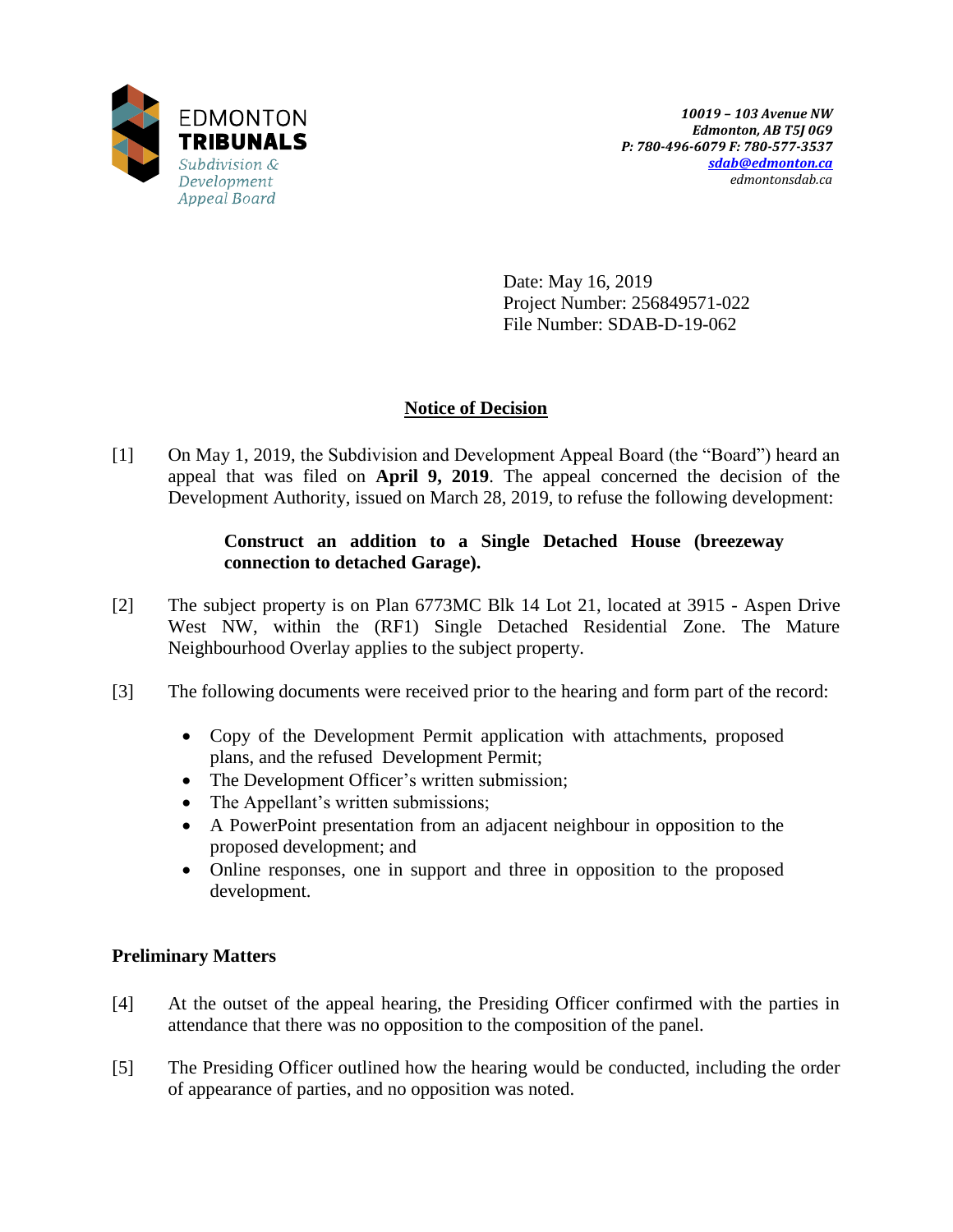[6] The appeal was filed on time, in accordance with Section 686 of the *Municipal Government Act*, RSA 2000, c M-26.

#### **Summary of Hearing**

- *i) Position of Mr. E. Hammermeister, representing the Appellant Graphtec Design & Consulting. The property owner, Mr. M. Curial and the contractors, Mr. L. & Mr. B. Liske were also in attendance:*
- [7] Mr. Hammermeister is an architectural consultant acting on behalf of the property owners and has much experience in dealing with the requirements of the Mature Neighbourhood Overlay.
- [8] Mr. Curial explained that this lot was purchased from a different builder and that he and his wife have been trying to build their home since 2017. Their goal is to build a house that they can live in forever, raise a young family and age in place in a four season city. One of their original must haves was an attached garage to provide safety and security as well as convenience.
- [9] The original plans included options to develop an attached garage in accordance with the requirements of the Mature Neighbourhood Overlay.
- [10] During the process the original builder experienced some financial problems and they parted ways in 2017. Graphtec Design was subsequently hired and they advised that the original plans were prepared based on requirements contained in the Mature Neighbourhood Overlay but those regulations were amended in May 2017. One of the changes included the requirement that any lot with a rear lane must provide vehicular access from the lane and that no existing vehicular access from a public roadway other than a lane would be allowed to continue.
- [11] The decision was made to apply for a development permit for a single detached house and a detached garage in order to avoid the possible refusal of the entire project. A development permit for the single detached house and detached garage were subsequently approved without a variance.
- [12] The approved single detached house and detached garage met all of the maximum allowable height and setback requirements pursuant to the Mature Neighbourhood Overlay and are not in question today.
- [13] The original approved drawings for the single detached house and detached garage were reviewed to illustrate that the garage takes access from the rear lane on this corner lot.
- [14] Subsequent discussions were held with the Development Officer following this approval regarding the desire of the property owners to provide security and comfort and the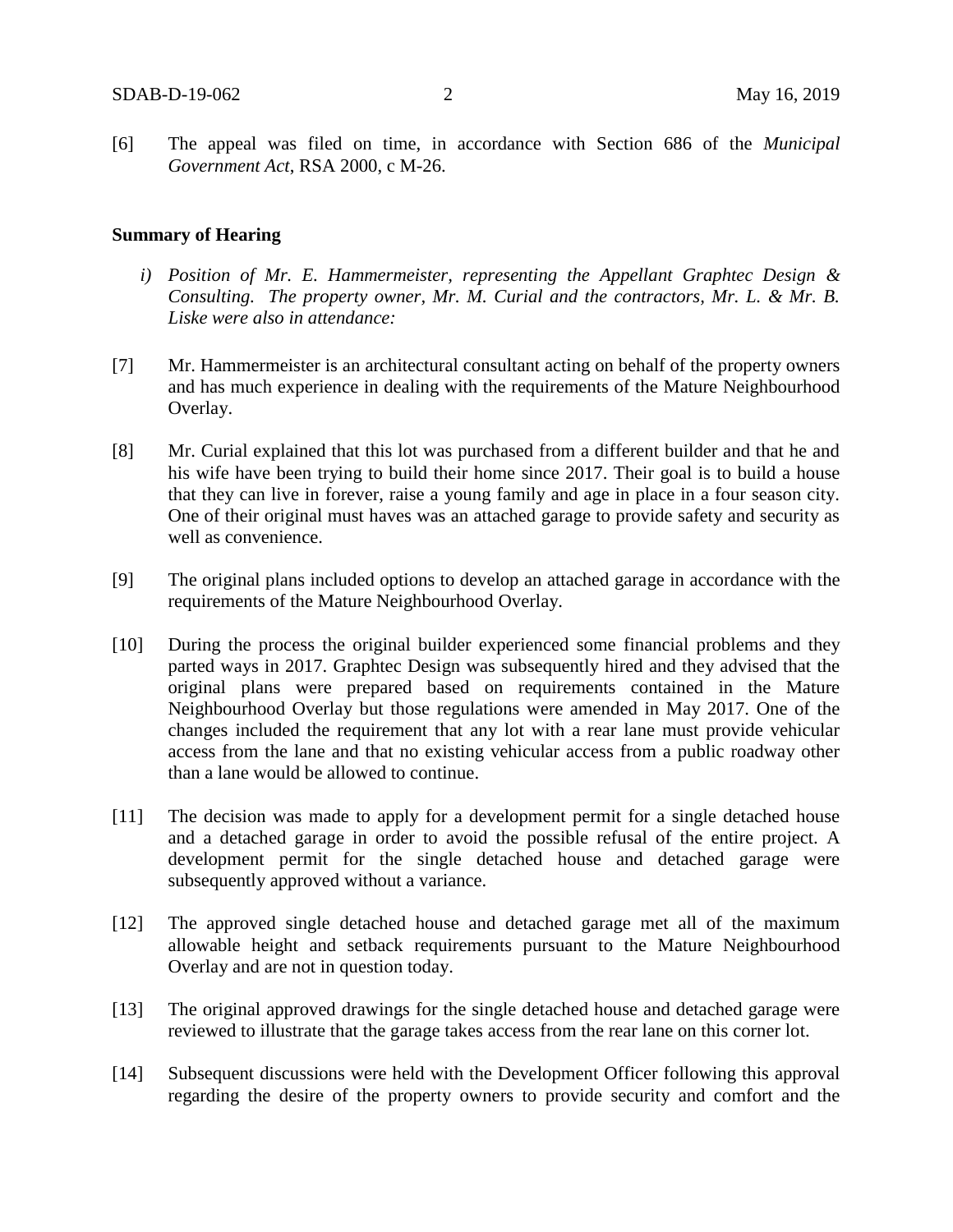SDAB-D-19-062 3 May 16, 2019

decision was made to apply for a development permit to construct an addition (breezeway connection) between the house and the garage.

- [15] The plans for the addition were reviewed to illustrate that the proposed 10-foot connection is one storey and blends into the roofline of the garage. It complies with all of the development requirements of the (RF1) Single Detached Residential Zone, including site coverage, height, and side setback. However, the question is massing, which is addressed in the Mature Neighbourhood Overlay. The proposed connection results in a deficiency in the minimum required 40 percent rear setback.
- [16] They worked with the Development Officer regarding their suggestions to provide some articulation or a recessed cantilever to the proposed connection. The Development Officer also suggested that they discuss the proposed development with the most affected neighbours to obtain their feedback.
- [17] The elevation drawings were reviewed to illustrate the north elevation and the proposed connection between the house and the garage. The connection will consist of a mud room and provide a transition between the house and the garage to address the security concerns of the property owners. There is also a rooftop balcony.
- [18] Aspen Gardens is a unique neighbourhood because it is bordered by the river valley and a golf course and is comprised of a unique mix of streetscapes. Over 50 percent of the properties do not have a rear lane. Many of the sites that border the river valley only have front access. There is a variety of housing styles including front attached garages, front driveways, rear attached garages and rear detached garages. The mix is unique to any other neighbourhood simply because of the way it is designed.
- [19] The subject site is a corner lot with a view of a park and the river valley to the south. Aspen Drive West has a number of front driveways and approximately 30 percent of the houses on the lane have rear detached garages.
- [20] The site context is not cut and dried because not every property complies with the requirements of the Mature Neighbourhood Overlay.
- [21] Despite the context of the neighbourhood, the Development Officer decided that he could not grant a variance and provided them with the option of appealing the decision to the Board.
- [22] A photograph of a recently developed two-storey house on a corner lot with a rear attached garage with a full two-storey development over the garage was referenced although details of the development could not be provided.
- [23] Another photograph of a house currently under construction on a corner lot in this neighbourhood was referenced. While he could not speak to the details of the development, it is evident that there is a three-car side driveway taking access from a flanking roadway even though there is a rear lane and there is a full two-storey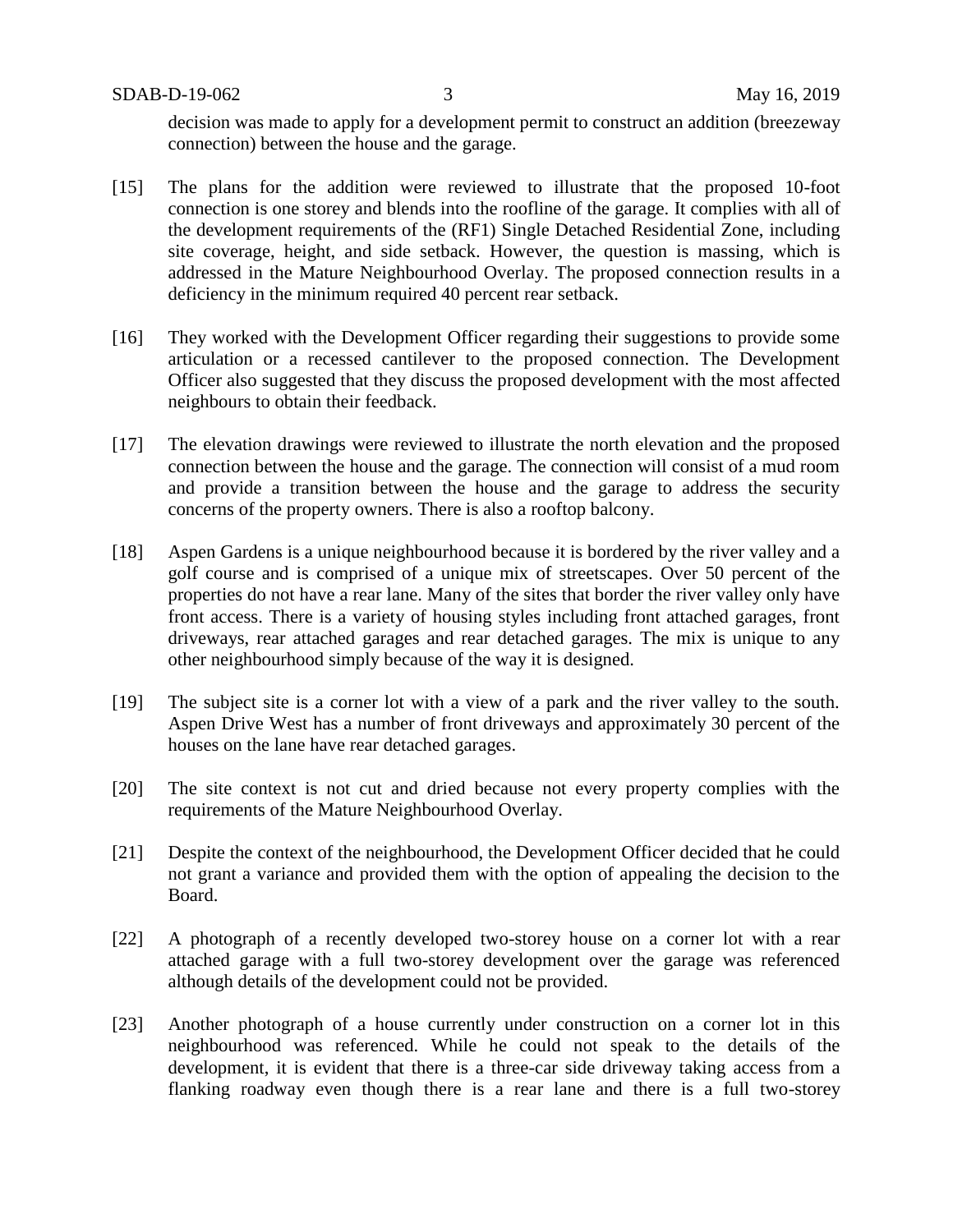SDAB-D-19-062 4 May 16, 2019

development over the garage. It was his opinion that this development is more extreme than what is being proposed.

- [24] While the Mature Neighbourhood Overlay attempts to retain the character of older neighbourhoods, it also recognizes that not every neighbourhood is the same and provides the opportunity for consultation. They have tried to work with the City and the neighbours through this process.
- [25] Section 814.1 of the *Edmonton Zoning Bylaw* states that the General Purpose of the Mature Neighbourhood Overlay is to:

Regulate residential development in Edmonton's mature residential neighbourhoods, while responding to the context of surrounding development, maintaining the pedestrian-oriented design of the streetscape, and to provide an opportunity for consultation by gathering input from affected parties on the impact of a proposed variance to the Overlay regulations.

- [26] They undertook community consultation in accordance with the Mature Neighbourhood Overlay prior to the decision of the Development Officer. Mr. Hammermeister referenced the letter that was circulated to the neighbouring property owners including a description of the development as identified by the Development Officer, the required variances, elevation drawings, and 3D renderings showing the plans before and after the addition.
- [27] Fifteen of 21 neighbours signed in support of the proposed development. They received several positive responses from neighbours. Mr. Curial had discussions with the immediately adjacent property owner to the north who felt that the proposed development was detrimental. They offered to provide more information regarding the impacts and a sun shadow study with several other sketches and options for the development of the breezeway connection.
- [28] Renderings were referenced to illustrate the options provided and the view from the adjacent property to the north with the breezeway attachment. The options included changes in the exterior finishes, changing the roofline to maximize sunlight penetration, including more articulation on the house, installing a transom window in the breezeway connection and landscaping.
- [29] The sun shadow study was prepared using March 21, June 21 and September 21 at 8:00 a.m., 1:00 p.m. and 5:00 p.m., with and without the proposed connection to illustrate the impact on the immediately adjacent property to the north. The results determined that the proposed 10-foot connection will have little impact on the amount of sunlight onto this property.
- [30] The garages on the subject site and the site to the north line up.
- [31] The neighbour to the north did not accept any of these options and advised that he was still opposed to the proposed development. Based on this opposition, the Development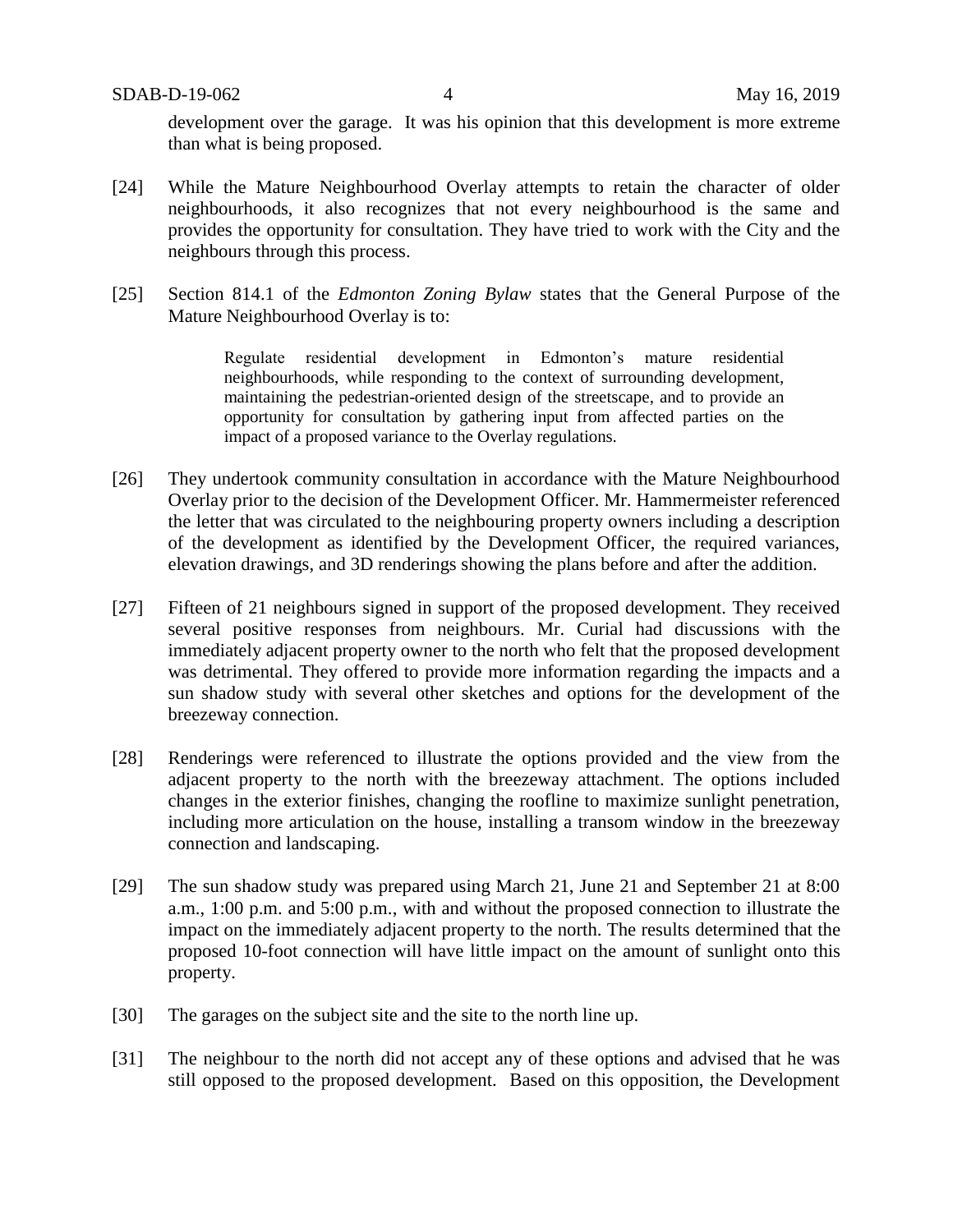Officer refused the development permit application and advised them that they had the option to file an appeal.

- [32] The proposed development will meet the needs of the property owner and will increase the value of properties in this neighbourhood.
- [33] Mr. Hammermeister and Mr. Curial provided the following information in response to questions from the Board:
	- a) The approved house is currently under construction, including some framing and rough-in work. The framer inadvertently erected the north wall for the proposed breezeway. As soon as it was erected, Mr. Hammermeister called the neighbour to advise him and asked him to look at it. It was subsequently taken down.
	- b) The house with the breezeway is 59 feet long and the garage is 33 feet long. The lot is approximately 120 feet long.
	- c) The proposed options addressed the massing impact because they would change the roofline, provide articulation with different finishes and provide screening with the addition of more landscaping. The massing is garage against garage. There will also be a five foot fence erected between the subject site and the adjacent property to the north. The exterior finish of the addition is acrylic stucco with some stone. One of the options available is cantilevering towards or away from the property line to provide some articulation.
	- d) It was acknowledged that the most imposing mass could have been sited away from the property to the north. However, in most instances the City wants to have a garage sited against another garage because it has the most desirable effect. This configuration was chosen in order to preserve the south yard on this lot.
	- e) Most of the garages on corner lots in this neighbourhood are sited similarly.
	- f) In the original design the garage was sited in approximately the same location but it proposed front access from the south which is no longer permitted.
	- *ii) Position of the Development Officer, Mr. J. Xie:*
- [34] Mr. Xie did not attend the hearing but provided a written submission that was considered by the Board.
	- *iii) Position of Affected Property Owners in Opposition to the Appellant, Mr. V. Uchacz:*
- [35] He and his wife live at the adjacent property to the north and are the residents most affected by the proposed development.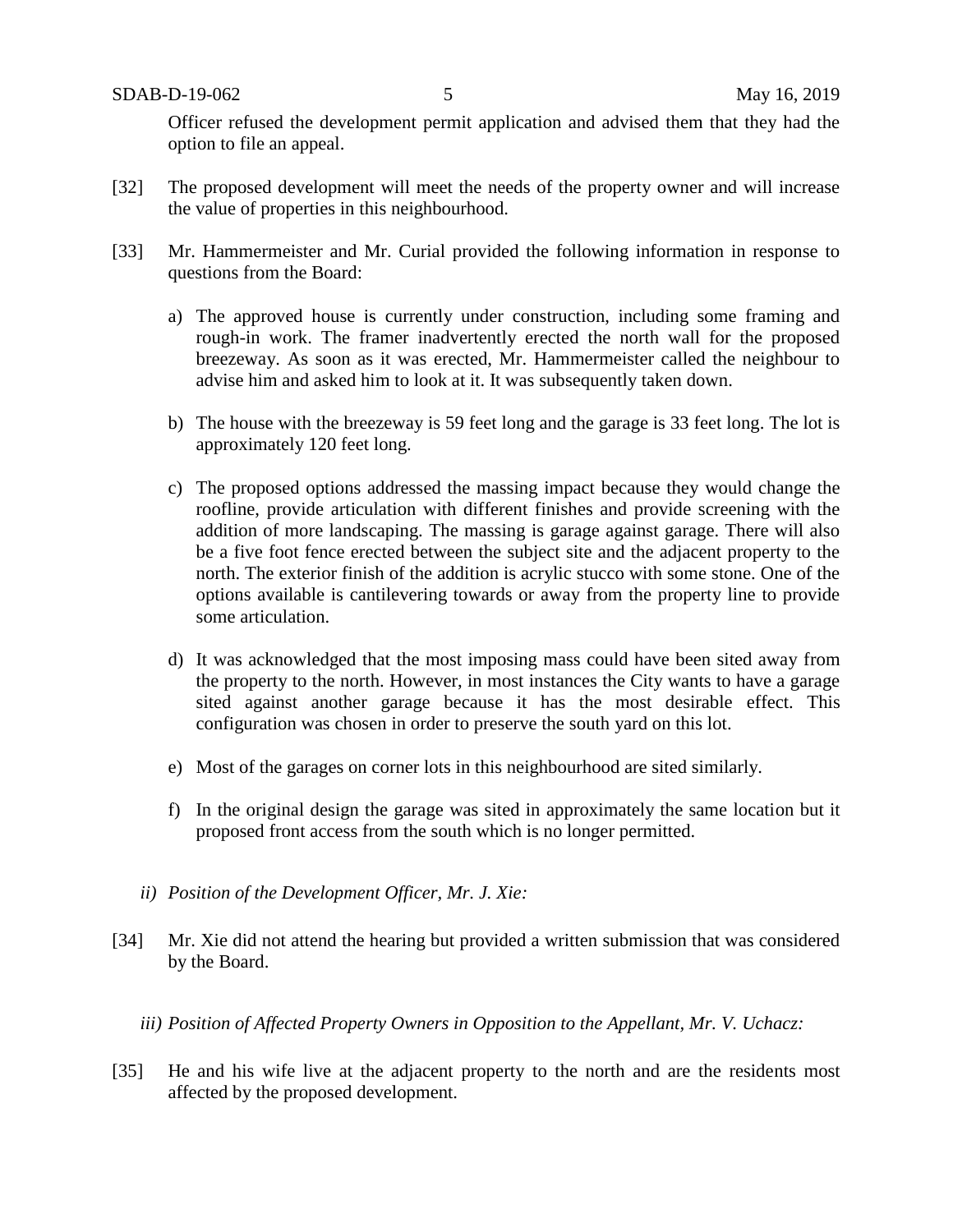- [36] They have lived in their house for 27 years and object to the massing that will be created by the construction of the house, breezeway and garage, which will result in the creation of a 93-foot wall that will completely obstruct their south exposure.
- [37] Many discussions have been held with the Appellants regarding their concerns. They expected to live with the impact of the new two-storey house but the proposed connection between the house and the garage is objectionable to them.
- [38] He understands that the proposed connection will be convenient for the property owners but questioned their concerns regarding safety and security. People are moving into this neighbourhood because it is a safe place to live.
- [39] The proposed design facilitates comfortable access to the garage plus the enjoyment of 100 percent of the south exposure for the property owners but at their expense.
- [40] A copy of the letter, sent to the property owners on October 19, 2017 outlining their concerns, was referenced to illustrate that they have objected to this development from the beginning.
- [41] He acknowledged that houses are constantly getting larger but it was his opinion that there has to be some consideration for neighbouring property owners.
- [42] The photograph submitted by the Appellant of an existing house with an attached garage in this neighbourhood is a completely different situation because the garage is located on the north facing side of a corner lot. Therefore, the shadow falls on the street not on an adjacent property.
- [43] The main concern is not the shadowing but rather the huge massing impact of the proposed addition on the south property line.
- [44] The secondary issue is that there is a rooftop patio that invades their privacy and a window that creates privacy concerns, which he assumed was not allowed. It was his assumption that the window has to be translucent to protect his privacy.
- [45] The letter that was provided to the neighbours by the developer states that the proposed development will enhance the quality of lifestyle. It will certainly enhance the quality of life of the owners of this beautiful house.
- [46] Photographs were referenced to illustrate the view to the south before and after the proposed development.
- [47] Their quality of life will be impacted by the massing impact and it was his opinion that the proposed development does not fit in with the traditional character of the neighbourhood.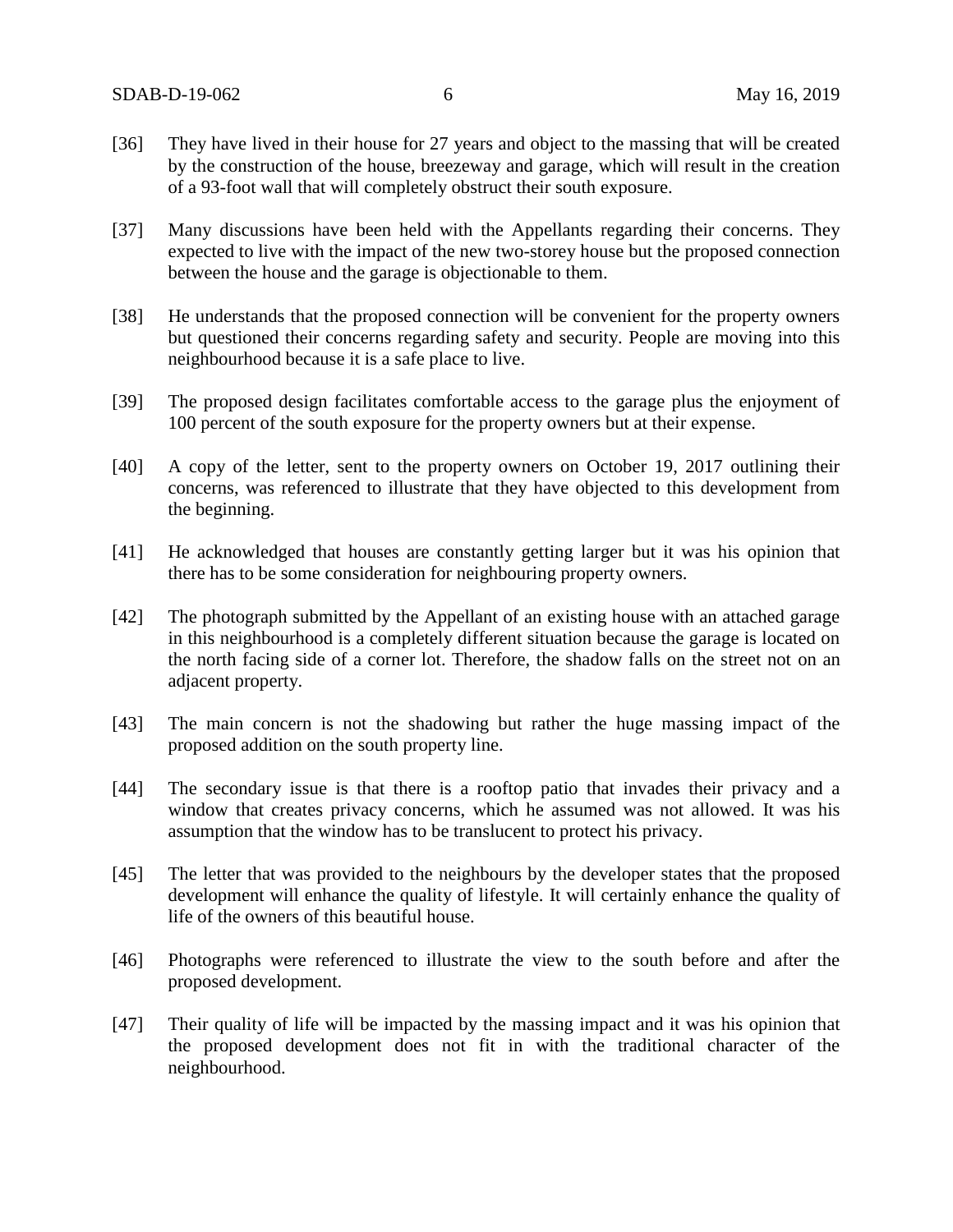- [48] A photograph was referenced to illustrate the foundation extension that has been poured in addition to the extension on the garage in preparation for the proposed connection.
- [49] It is clear that the architect and owner appreciate the southern exposure based on the configuration of the design layout which provides them with 100 percent southern exposure, which will no longer be available from his home. This is not fair or equitable.
- [50] While there may have been some precedent set in this neighbourhood for this type of development, he questioned what building controls will remain if these variances continue to be granted upon appeal. He would have more appreciation if the proposed connection was required to accommodate a disabled individual but that is not the case. This is simply a-nice-to-have feature at their expense.
- [51] The breezeway phraseology is nice but in the end the proposed development will create a wall and an obstruction.
- [52] He did not have time to solicit his neighbours but noted that none of them are as impacted by the proposed development as he and his wife are. However, it was noted that several of the adjacent neighbours who originally supported the proposed development, rescinded their support through an online submission.
- [53] The proposed development should be refused because it is not fair or equitable and will impact the use and enjoyment of his property.
- [54] Mr. Uchacz provided the following information in response to a question from the Board:
	- a) He could not recall being contacted by the developer regarding the framing of the breezeway. It was discussed when he met with the Applicant and the walls were taken down at the request of the City because the development permit had not been issued.
	- *iv) Rebuttal of the Appellant:*
- [55] The window that was addressed by Mr. Uchacz does not overlook a window on the house to the north, in fact there are no windows on that side of the house and, therefore, it is allowed. The rooftop patio has been moved to the south side of the property and does not overlook the property to the north and has been approved.
- [56] The previous house on this lot was a bungalow and therefore the benefits of the south sun were available to the adjacent property to the north. However, there is always the potential for redevelopment which is the right of the property owner and the development of a two-storey house on this site is permissible.
- [57] The proposed development will not interfere with the view of sunrises or sunsets from the property to the north because the sun comes up behind the property and sets in front of the property.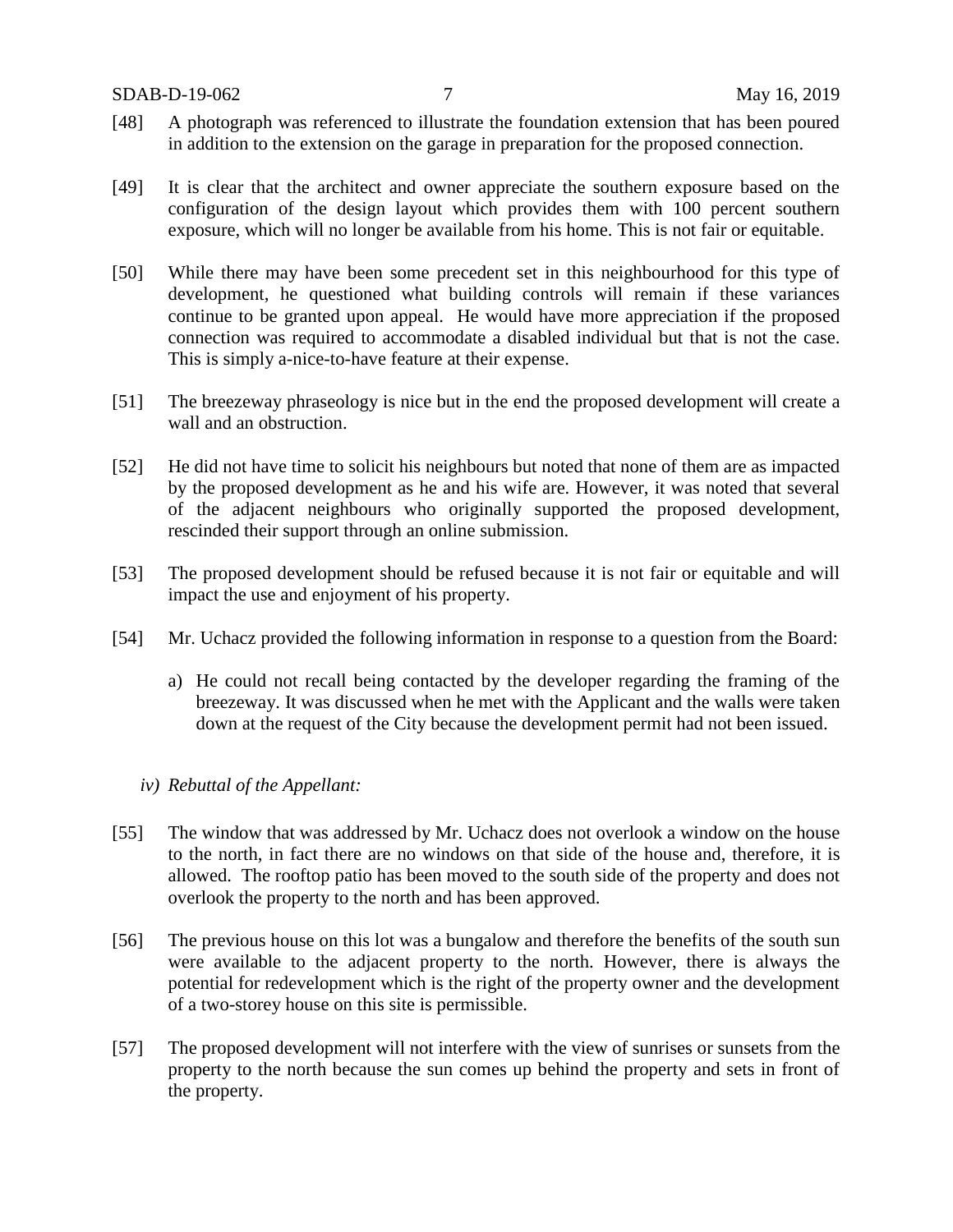- [58] It was the decision of the Development Authority to classify the proposed development as a breezeway.
- [59] The photograph of the garages submitted by Mr. Uchacz is taken at an angle but the garages line up with each other. The tree in this photograph will screen the proposed breezeway when it is in leaf.
- [60] Mr. Hammermeister reiterated that he did call Mr. Uchacz when the wall for the breezeway was framed.
- [61] The Mature Neighbourhood Overlay requires community consultation and it is unfortunate that emotions have entered into the process. They are not trying to be confrontational and have been and are still willing to make changes to address the concerns of the most affected property owner.
- [62] It was noted that the Development Officer was willing to consider the required variances depending on feedback from the neighbours.
- [63] Options to minimize the massing impact were proposed but rejected by the adjacent property owner.
- [64] The proposed attached garage is not unreasonable given the context of this neighbourhood where 60 percent of the houses have attached garages.
- [65] Mr. Curial clarified that developing an attached garage was allowed when the property was purchased. However, the regulations changed after the property was purchased. This is the neighbourhood that they want to live in and they approached the development of their lot with the regulations that changed over time.
- [66] Mr. Hammermeister and Mr. Curial provided the following information in response to questions from the Board:
	- a) The development of this lot will increase the value of neighbouring properties. The proposed 10-foot breezeway will be screened from the property to the north by landscaping, a mature tree and a fence. If the breezeway is not approved, a deck will be developed in this space which has the potential to have more of an impact on the privacy of the neighbour to the north.

#### **Decision**

[67] The appeal is **DENIED** and the decision of the Development Authority is **CONFIRMED**. The development is **REFUSED**.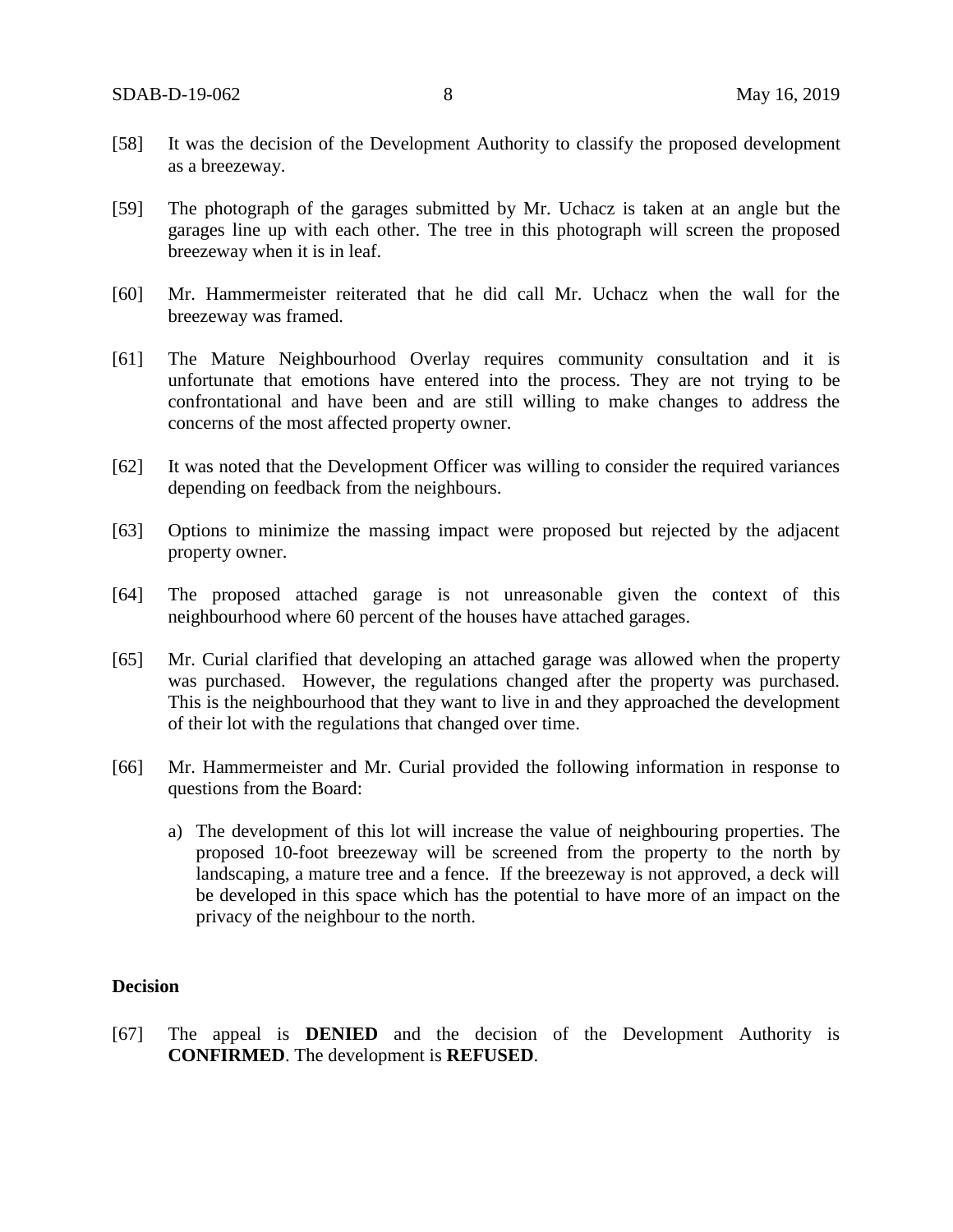#### **Reasons for Decision**

- [68] Single Detached Housing is a Permitted Use in the (RF1) Single Detached Residential Zone.
- [69] Development Permits to construct a Single Detached House and a detached Garage on this Site were previously issued.
- [70] The proposed application is to construct an addition to the Single Detached House (breezeway connection to the detached Garage).
- [71] The proposed development requires a variance to Section 814.3(19) of the *Edmonton Zoning Bylaw,* which states that "Rear attached garages shall not be allowed" and Section 814.3(4), which states that "the minimum Rear Setback shall be 40 percent of the Site Depth".
- [72] A variance is required to Section 814.3(4) because the proposed breezeway will connect the detached Garage to the house, which causes the Garage to be considered part of the Single Detached House. However, based on the evidence provided, the Board is of the view that this variance will not have any significant impact on the amenities of the neighbourhood or on the neighbouring parcels of land. The basic configuration of the buildings on the Site and the lane access to the Garage will not change because of the construction of the breezeway.
- [73] The primary concern is the variance that is required to allow a rear attached Garage. The Board does not grant a variance to section 814.3(19) for the following reasons:
	- a) The proposed addition (breezeway connection to the detached Garage) will result in the creation of a 94-foot 6-inch wall along the north property line.
	- b) The most affected property owner, who owns the adjacent lot to the north, appeared in opposition to the proposed development. He acknowledged that the proposed addition would not exacerbate sun shadowing on his property because it has already been impacted by the permitted development of the two-storey Single Detached House and the detached Garage. His main concern is the significant massing effect that the breezeway would have on the use and enjoyment of his property.
	- c) The Board agrees with those concerns. The addition of the breezeway would create an unacceptable sense of massing that would have a significant impact on the use and enjoyment of the parcel of land to the north of the proposed development.
	- d) Although the Appellant provided 12 signatures of support from 21 property owners who reside within the 60-metre notification zone, the Board notes that none of those neighbours would be affected by the breezeway because it is located away from the street close to the interior property line.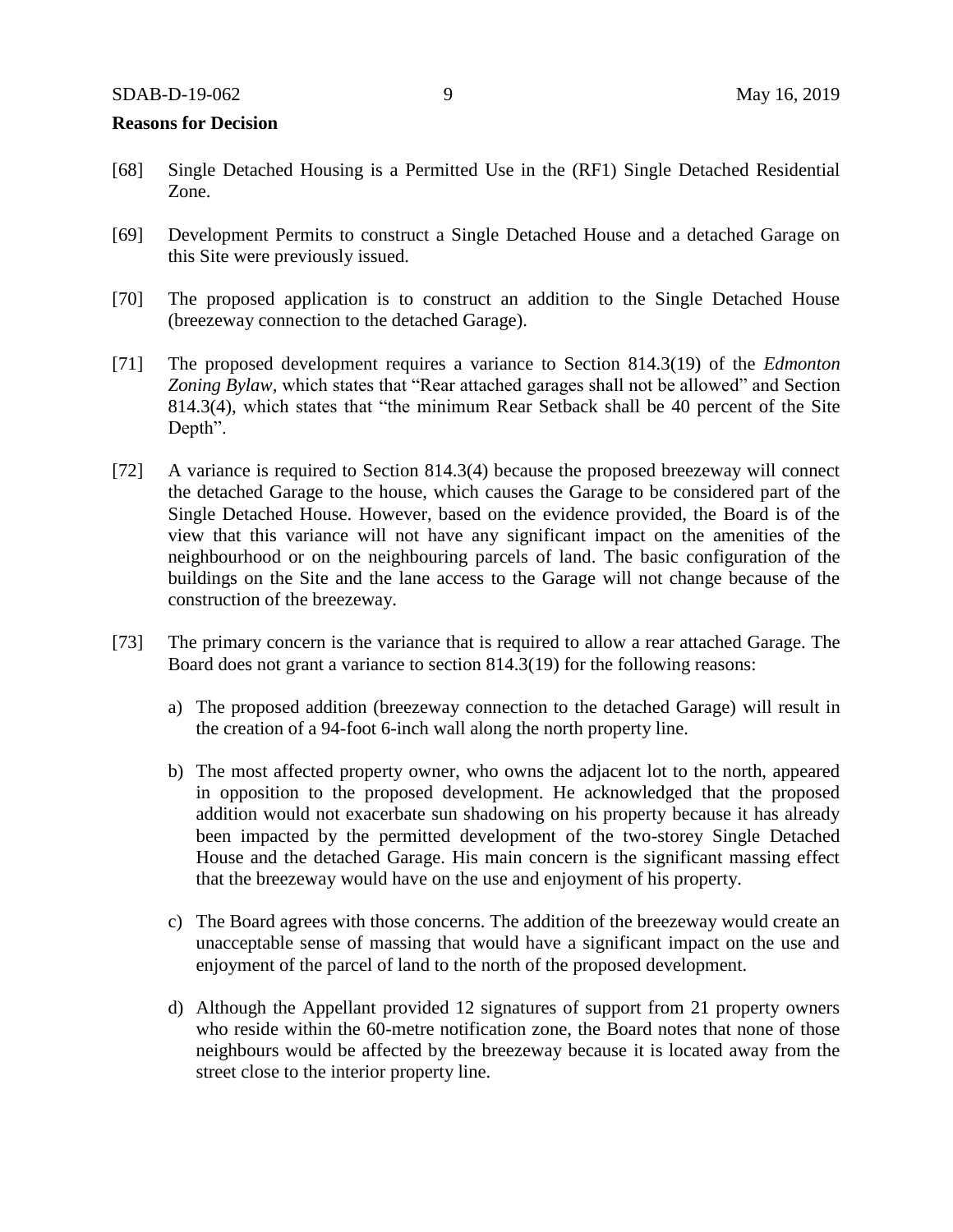[74] Based on the above, it is the opinion of the Board that the proposed development would materially interfere with and affect the use and enjoyment of the neighbouring parcel of land to the north.

fune

Mr. M. Young, Presiding Officer Subdivision and Development Appeal Board

Board Members in Attendance: Mr. R. Handa; Ms. D. Kronewitt Martin; Ms. M. McCallum; Mr. L. Pratt

c.c. City of Edmonton, Development & Zoning Services, Attn: Mr. J. Xie / Mr. A. Wen